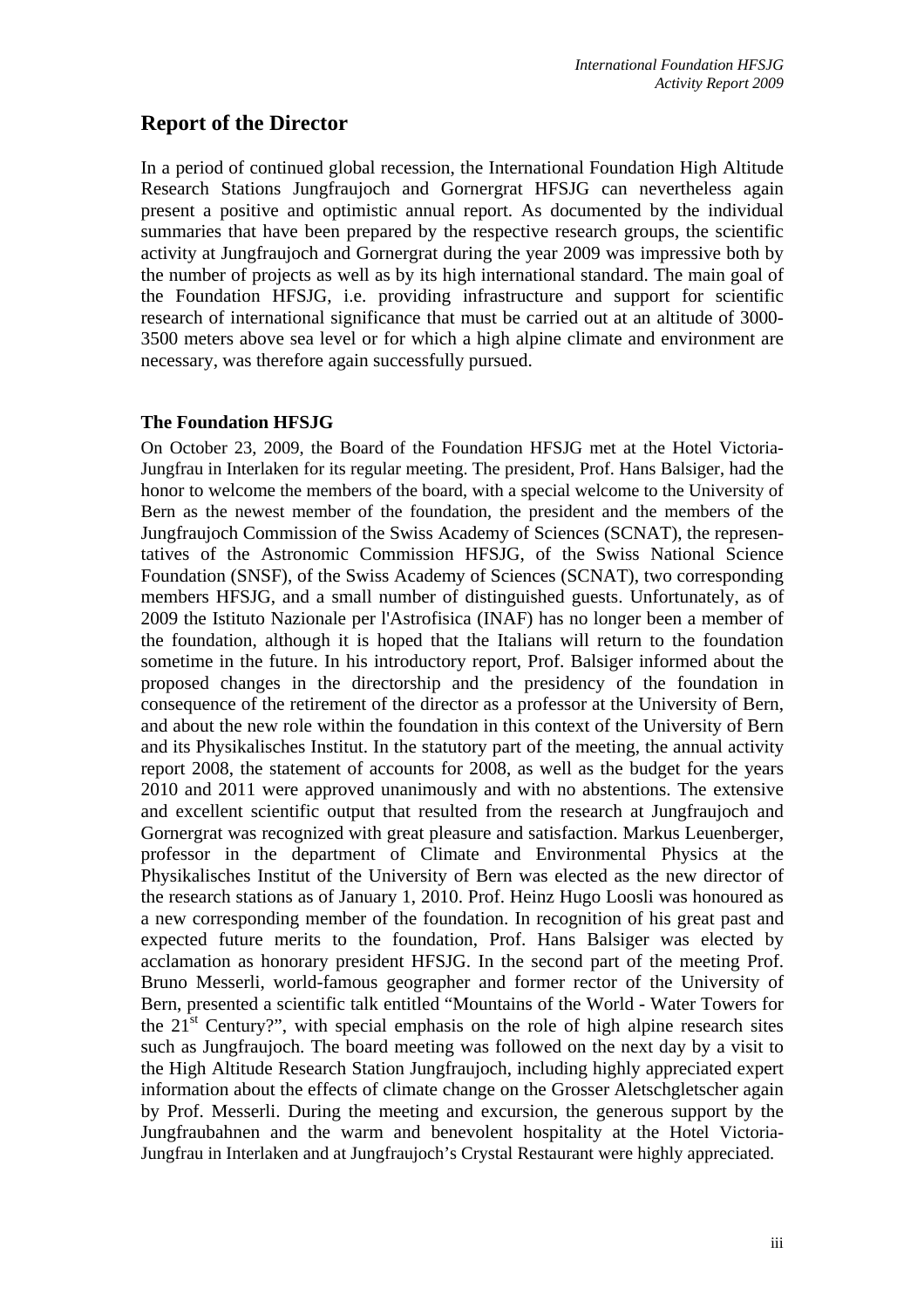

*Figure 1: Snapshot from the meeting of the Board HFSJG in Interlaken, October 23, 2009.* 

Under the chairmanship of Prof. Martin C.E. Huber, the Jungfraujoch Commission of the Swiss Academy of Sciences SCNAT, which looks after the interests of Swiss research within the Foundation HFSJG, took its position within the Academy's platform "Mathematics, Astronomy and Physics" (Platform Mathematics, Astronomy and Physics (MAP)). Activity in 2009 included participation in the project "Jungfrau Klimaguide", a public outreach initiative in the Jungfrau region by the University of Bern on the occasion of its 175-year anniversary (http://www.jungfrauklimaguide.ch/de/#/home/). Under the leadership of the chairman and significant support by members of the commission, three slide shows were produced, each one in German, French, and English, for implementation on the iPhones used as electronic guides on the climate field paths: i) History of the Research Station on the Jungfraujoch, ii) Glaciology on the Jungfraujoch, and iii) Global Atmosphere Watch on the Jungfraujoch. At its meeting on October 23, 2009, prior to the meeting of the board HFSJG, the commission discussed the budget proposal to the Academy SCNAT for 2010 and approved the long-term planning for the years 2012-2015, including the year of the centennial of the Jungfrau Railway in 2012. A special working group was formed to plan the scientific contributions to the Jungfraubahn's jubilee activities. Participation in the "Symposium on Atmospheric Chemistry and Physics at Mountain Sites", organized in June 2010 in Interlaken by the SCNAT Commission on Atmospheric Chemistry and Physics (ACP), and in the project "Eiger-Klima-Schulen" of the BKW FMB Energie AG was discussed. Erwin Flückiger was nominated for endorsement by the Swiss Academy of Sciences SCNAT for the office of president of the Foundation HFSJG as of January 1, 2010. Prof. Markus Leuenberger and Dr. Brigitte Buchmann (EMPA) were nominated as new members of the commission.

The Astronomic Commission, which acts as a users' and science advisory committee to strengthen the Foundation's internal and external communication, met on December 14, 2009, in Bern. The meeting was called by Erwin Flückiger in light of his retirement as director of the research stations and the appointment of his successor, Prof. Markus Leuenberger, as of January 1, 2010.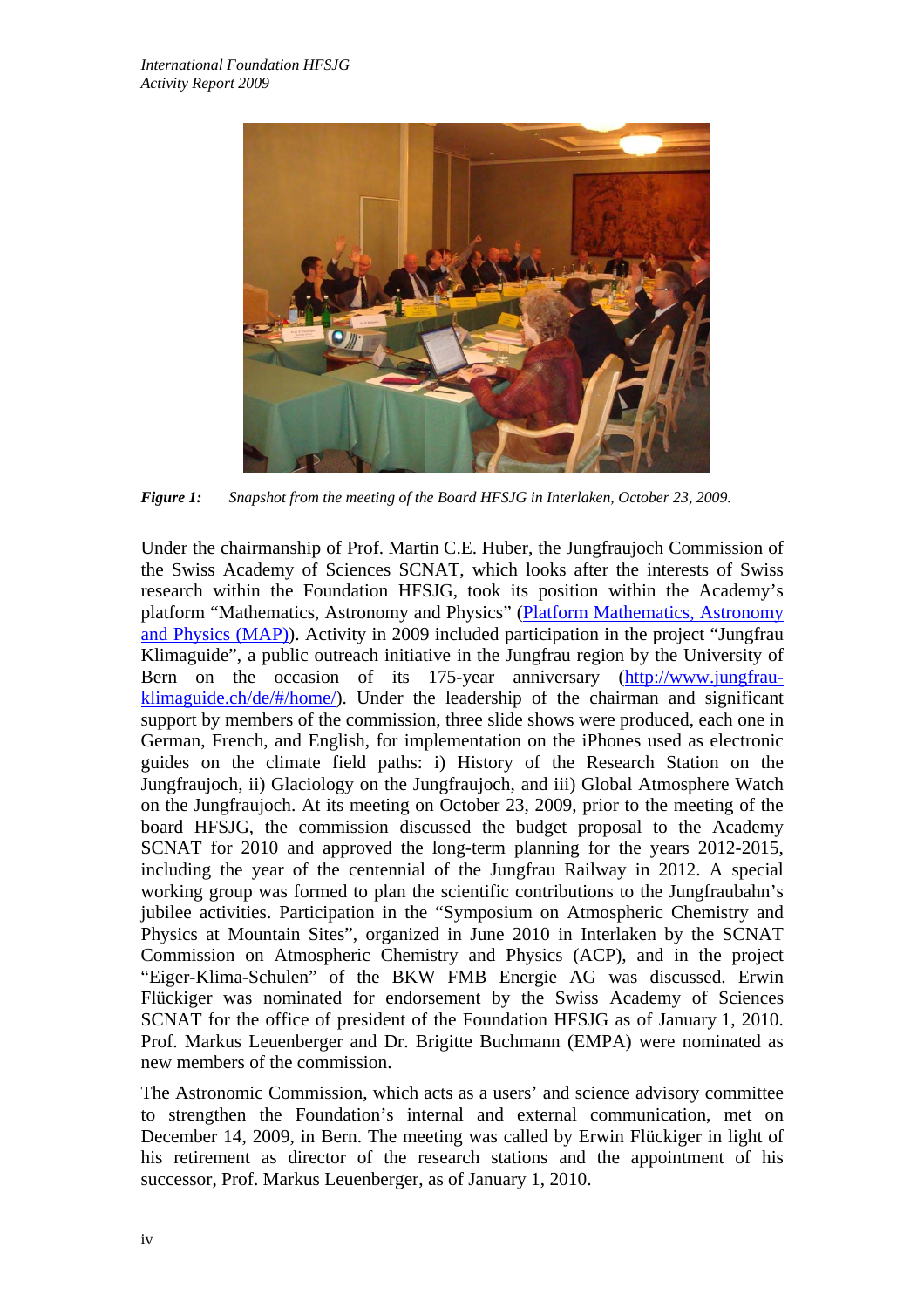

*Figures 2-5: Hans Balsiger, new Honorary President HFSJG, Markus Leuenberger, new Director of the research stations HFSJG as of January 1, 2010, Heinz Hugo Loosli, new corresponding member HFSJG, and Rolf Bütikofer, IT specialist HFSJG (from left to right).* 

The meeting of the Board and the General Assembly of the Sphinx AG took place at Jungfraujoch on June 19, 2009.

As of January 1, 2009, Dr. Rolf Bütikofer joined the administration HFSJG and acts as the IT specialist of the Foundation HFSJG. In addition, he is responsible for the continued operation of the neutron monitors at Jungfraujoch and the solar neutron telescope at Gornergrat within the global network of cosmic ray detectors.

# **The High Altitude Research Station Jungfraujoch**

As documented by the individual reports and the lists and statistics, the High Altitude Research Station Jungfraujoch continued to be a place of exceptionally lively and exciting research. In 2009, 38 (2008: 40) teams were active at Jungfraujoch. Among a total of 47(2008: 43) research projects, about 24 (2008: 22) were primarily based on automatic measurements around the clock.

All member countries of the Foundation benefited from the excellent research conditions (Figure 6). That no Austrian groups are currently working at Jungfraujoch does not mean that they have lost interest. Austrian scientists profit from many projects at Jungfraujoch, especially in connection with MeteoSwiss and the Global Atmosphere Watch GAW program.

By number of projects, Germany and Belgium were again the most frequent users after Switzerland. Of special note is the research team from the University of Tsukuba, Japan, which was present with a test project for a 30cm radio telescope.

Scientists spent a total of 1105 person-working days at Jungfraujoch. As shown in Figure 7, this is significantly less than in the previous year (2008: 1339). A reason for this change may be the increasing trend for remote operation of experiments and the smaller number of big measurement campaigns.

Figure 8 illustrates the relative number of person-working days for 2009 by country. Leading in presence at Jungfraujoch were again the Institut d'Astrophysique et Géophysique, Université de Liège (229 person-working days), and the Department of Internal Medicine, Centre Hospitalier Universitaire Vaudois CHUV, Lausanne (196), followed by the National Physical Laboratory, Middlesex (80), and the Graduate School of Pure and Applied Sciences, University of Tsukuba (75).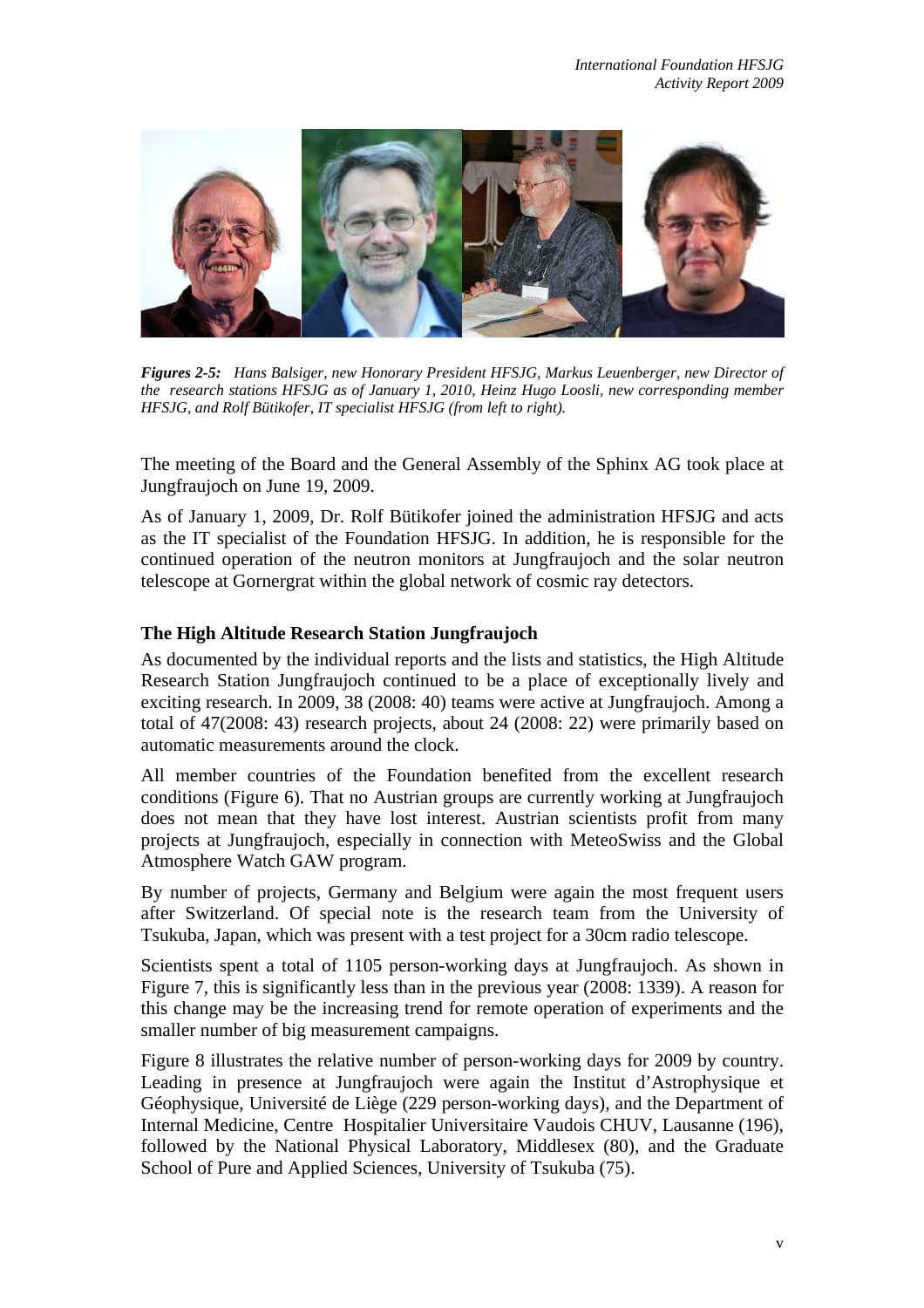

*Figure 6: Number of research projects at the High Altitude Research Station Jungfraujoch in 2009 by country.* 



*Figure 7: Number of working days spent by scientists at the High Altitude Research Station Jungfraujoch during the past years.* 



*Figure 8: Relative number of person-working days in 2009 at the High Altitude Research Station Jungfraujoch by country.*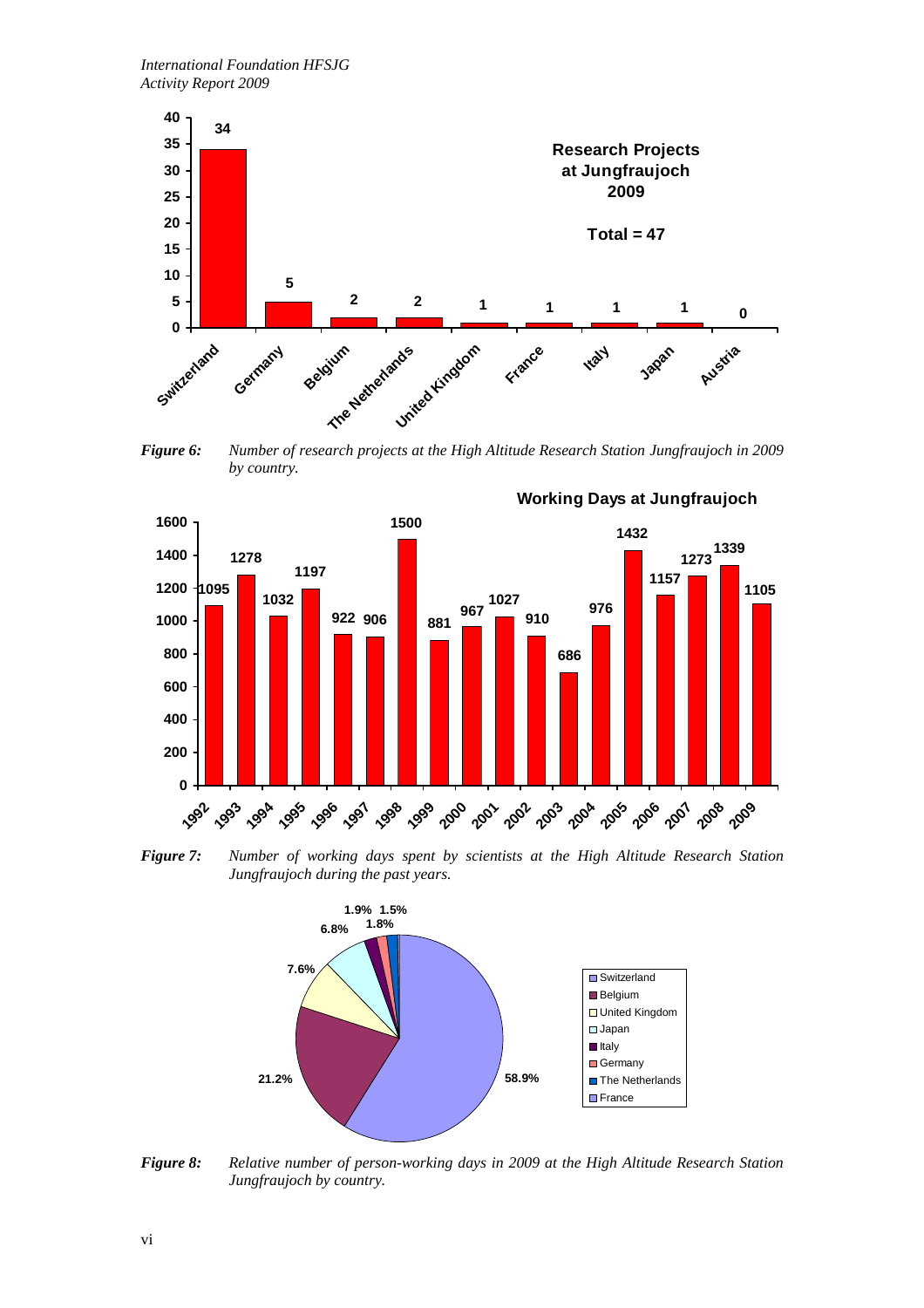The research conducted at Jungfraujoch resulted in the following output in 2009:

- 33 refereed publications,
- 65 conference presentations / posters,
- 10 data publications and reports,
- 1 book,
- 3 book sections, and
- 8 Bachelor, Master and Ph.D. theses.

Scientific results obtained at Jungfraujoch were presented by the various research groups at a number of international conferences, e.g. at the GAW 2009 Symposium in Geneva, at the European Aersosol Conference 2009 in Karlsruhe, and at the 2009 General Assembly of the European Geosciences Union EGU in Vienna.

Due to the unique location and the unspoiled environment as well as the quality of the scientific work, Jungfraujoch has maintained its role as a leading European center for environmental research. The site plays a significant role in a number of nationally and internationally coordinated research programs, many of them funded by the European Commission. Jungfraujoch is a key station in a number of major networks or projects (please see Table 1 for details). As in previous years, Jungfraujoch environmental measurements again played an important role in the validation/calibration of satellite instruments (e.g. Scanning Imaging Absorption Spectrometer for Atmospheric CHartographY SCIAMACHY onboard the ESA Environmental Satellite Envisat, the Infrared Atmospheric Sounding Interferometer IASI on the METOP series of European meteorological polar-orbit satellites, the Atmospheric Chemistry Experiment ACE onboard the Canadian satellite SCISAT-1; and the German Earthobservation satellite TerraSAR-X). Several research teams were also involved in new international project applications for Jungfraujoch within the EU FP-7 program.

Among a number of scientific highlights the following received special attention among the experts and in the news media:

- Three medical field studies, one by the Swiss Cardiovascular Centre of the University Hospital (Inselspital) in Bern about safety and tolerance of high altitude exposure in non-acclimatized patients with chronic heart failure, the other two by the Centre Hospitalier Universitaire Vaudois CHUV Lausanne, the Inselspital Bern, and the University of Basel about the prevalence of acute mountain sickness (AMS) in children and adults after rapid ascent to 3540 m.
- The photovoltaic power plant and the solar cell tests by the BKW FMB Energie AG for the Solar Impulse (around the world in a solar airplane) project (http://www.solarimpulse.com/).
- The findings by an international team including researchers of the Laboratory of Atmospheric Chemistry of the Paul Scherrer Institut in Villigen about the composition of the organic constituents of the fine particulates found in various regions of the world, and the identification of the original substances from which they are formed in each case. This has enabled them to explain for the first time ever how fine particulates are formed in the air.
- The new  $CO<sub>2</sub>$  tracker developed by EMPA, the Swiss Federal Laboratories for Materials Testing and Research, allowing for the first time the continuous measurement of the isotopic signature of  $CO<sub>2</sub>$  characteristic of the main sources of carbon dioxide.
- The extensive field campaign by the British National Physical Laboratory with combined ground-based and aircraft measurements of water vapor in the atmosphere.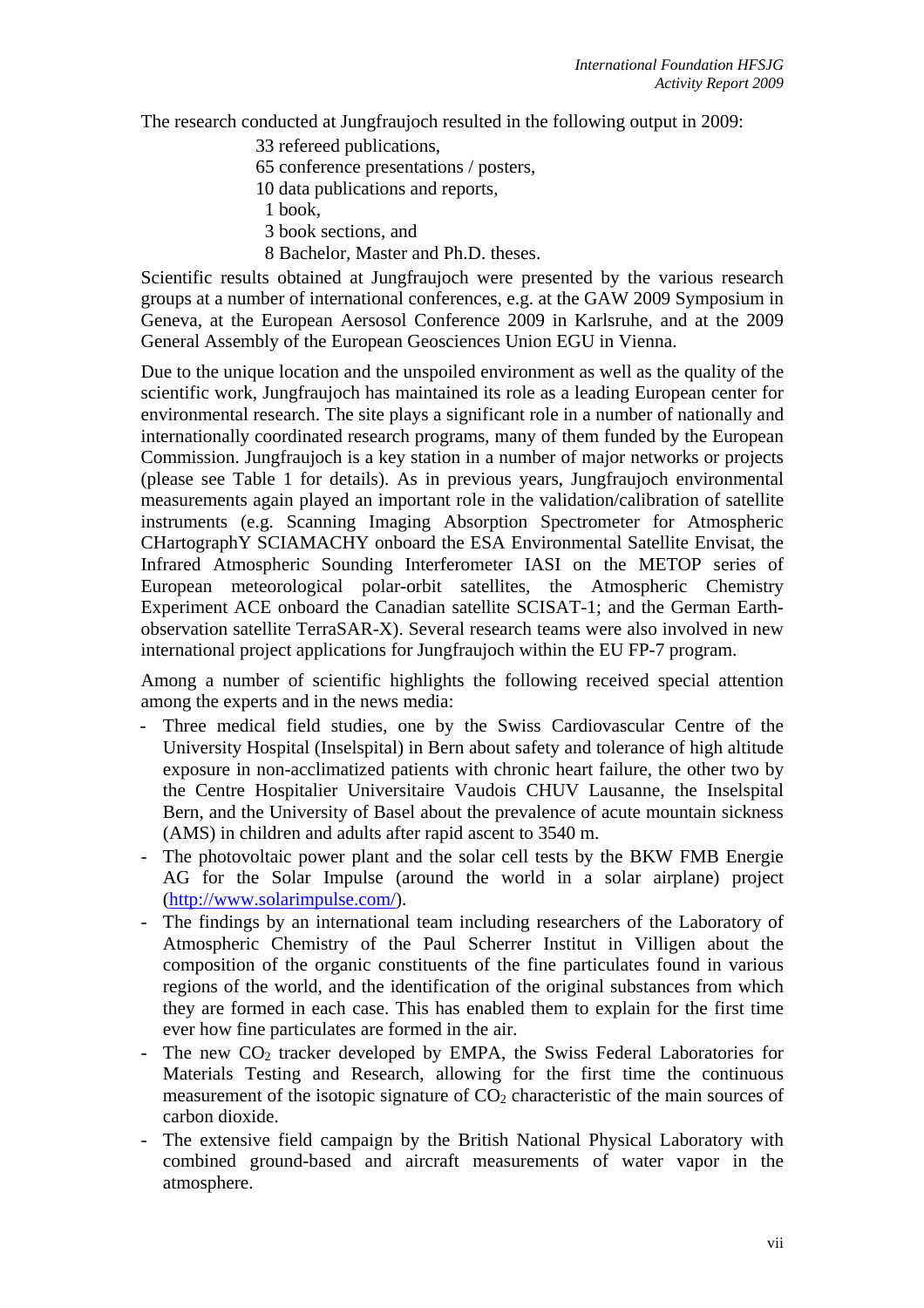*Table 1: List of major nationally and internationally coordinated networks and/or research programs where Jungfraujoch is a key station* 

| <b>NDACC</b>         | Network for the Detection of Atmospheric Composition Change Primary Site                                                                   |
|----------------------|--------------------------------------------------------------------------------------------------------------------------------------------|
|                      | (http://www.ndacc.org/)                                                                                                                    |
| <b>GAW, GAW-CH</b>   | Global Atmosphere Watch, Global GAW Station                                                                                                |
|                      | (http://www.wmo.int/pages/prog/arep/gaw/gaw_home_en.html, and                                                                              |
|                      | http://www.meteoschweiz.admin.ch/web/de/klima/klima_international/gaw-ch.html)                                                             |
| <b>GAW-PFR</b>       | GAW Aerosol Optical Depth (AOD) Network                                                                                                    |
|                      | (http://www.pmodwrc.ch/worcc/pmod.php?topic=gawpfr_aod_network_menu)                                                                       |
| SOGE                 | System for Observation of Halogenated Greenhouse Gases in Europe (http://www.nilu.no/soge/)                                                |
| <b>EARLINET-ASOS</b> | European Aerosol Research Lidar Network - Advanced Sustainable Observation System                                                          |
|                      | (http://www.earlinetasos.org/)                                                                                                             |
| <b>GEOMON</b>        | Global Earth Observation and Monitoring of the Atmosphere (http://geomon.ipsl.jussieu.fr/)                                                 |
| <b>HYMN</b>          | Hydrogen, Methane and Nitrous oxide: Trend variability, budgets and interactions                                                           |
|                      | with the biosphere (http://www.knmi.nl/samenw/hymn/)                                                                                       |
| <b>AGAGE</b>         | Advanced Global Atmospheric Gases Experiment Collaborative Sampling Station                                                                |
|                      | (http://agage.eas.gatech.edu/)                                                                                                             |
| <b>NADIR/NILU</b>    | NILU's Atmospheric Database for Interactive Retrieval (http://www.nilu.no/nadir/)                                                          |
| <b>EUROHYDROS</b>    | European Network for Atmospheric Hydrogen Observations and Studies                                                                         |
|                      | (http://www.meteor.uni-frankfurt.de/eurohydros/)                                                                                           |
| CarboEuro-IP         | Assessment of the European Terrestrial Carbon Balance (http://www.carboeurope.org/)                                                        |
| <b>IMECC</b>         | Infrastructure for Measurements of the European Carbon Cycle                                                                               |
|                      | (http://imecc.ipsl.jussieu.fr/index.html)                                                                                                  |
| <b>EUMETNET</b>      | Network of European Meteorological Services (http://www.eumetnet.eu/)                                                                      |
| <b>SwissMetNet</b>   | Automatic Measuring Network of MeteoSwiss                                                                                                  |
|                      | (http://www.meteoschweiz.admin.ch/web/de/klima/messsysteme/boden/swissmetnet.html)                                                         |
| RADAIR               | Swiss Automatic Network for Air Radioactivity Monitoring                                                                                   |
|                      | (http://www.bag.admin.ch/themen/strahlung/00045/02372/02374/index.html?lang=de)                                                            |
| <b>ICOS</b>          | Integrated Carbon Observation System (http://www.icos-infrastructure.eu/)                                                                  |
| <b>NADAM</b>         | Netz für automatische Dosis-Alarmierung und -Meldung                                                                                       |
|                      | (https://www.naz.ch/de/aktuell/tagesmittelwerte.shtml)                                                                                     |
| <b>NABEL</b>         | Nationales Beobachtungsnetz für Luftfremdstoffe - National Air Pollution Monitoring                                                        |
|                      | Network (http://www.empa.ch/plugin/template/empa/699/*/---/l=1)<br>Automated GPS Network for Switzerland                                   |
| AGNES                |                                                                                                                                            |
| <b>NCCR Climate</b>  | (http://www.swisstopo.admin.ch/swisstopo/geodesy/pnac/html/en/statjujo.html)<br>Swiss Climate Research (http://www.nccr-climate.unibe.ch/) |
| PERMASENSE           | Wireless Sensing in High Alpine Environments (http://www.permasense.ch/)                                                                   |
| <b>PERMOS</b>        | Permafrost Monitoring Switzerland (http://www.permos.ch/)                                                                                  |
| NMDB                 | Real-Time Database for High Resolution Neutron Monitor Measurements                                                                        |
|                      | (http://www.nmdb.eu)                                                                                                                       |
| E-GVAP I + II        | The EUMETNET GPS Water Vapour Programme (http://egvap.dmi.dk/)                                                                             |
| <b>EUSAAR</b>        | European Supersites for Atmospheric Aerosol Research                                                                                       |
|                      | (http://www.eusaar.net/files/activities/transnat_act.cfm)                                                                                  |
| <b>EUCAARI</b>       | European Integrated project on Aerosol Cloud Climate and Air Quality                                                                       |
|                      | Interactions (http://www.atm.helsinki.fi/eucaari/)                                                                                         |
| <b>COST 726</b>      | Long term changes and climatology of UV radiation over Europe                                                                              |
|                      | $(\frac{http://www.cost726.org/}{http://www.cost726.org/})$                                                                                |
|                      | Swiss Glacier Monitoring Network, Federal Office for the Environment (BAFU)                                                                |
|                      | (http://glaciology.ethz.ch/messnetz/?locale=en)                                                                                            |
| <b>CAVIAR</b>        | Continuum Absorption at Visible and Infrared wavelengths and its                                                                           |
|                      | Atmospheric Relevance (http://www.met.reading.ac.uk/caviar/)                                                                               |
|                      |                                                                                                                                            |
|                      | As in previous years environmental research at Jungfraujoch was in 2009 again supported by                                                 |
| <b>INTROP</b>        | Interdisciplinary Tropospheric Research: from the Laboratory to Global                                                                     |
|                      | Change (http://www.esf.org/index.php?id=518)                                                                                               |
| <b>ACCENT</b>        | Atmospheric Composition Change, The European Network of Excellence                                                                         |
|                      | (http://www.accent-network.org/                                                                                                            |

Most of the measurements made at Jungfraujoch are publicly available via the respective databases, many of them in real or near real-time.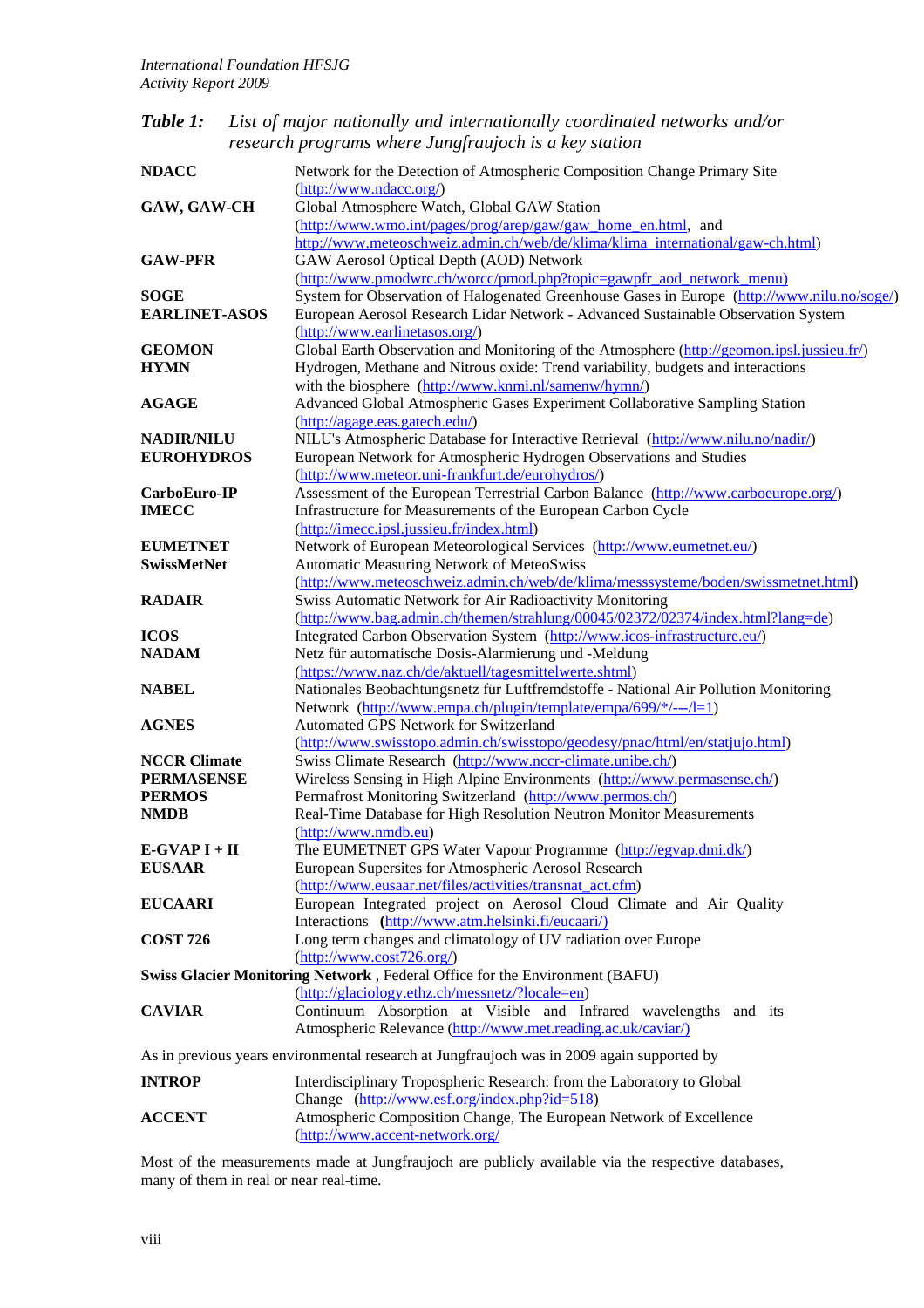For studies on climate change and the consequences of global warming for the high alpine environment in general and in particular for the region of the UNESCO World Heritage Swiss Alps Jungfrau Aletsch (http://www.jungfraualetsch.ch/), Jungfraujoch continues to be a research site of utmost importance. Therefore, the projects PERMASENSE (http://www.permasense.ch/) and PERMOS (Permafrost Monitoring Switzerland, http://www.permos.ch/) were diligently continued. Since February 2009 the PermaSense wireless sensor network on Jungfraujoch has been operational. Complementing the high-resolution time series of temperature and electrical resistivity measured in sensor rods, two permanent 2D geoelectrical profiles were installed at the southern rock face at Jungfraujoch in September 2009 to monitor the small-scale evolution of the permafrost. Several electrical resistivity tomography (ERT) measurements were conducted between September and December, allowing first insights into the spatial pattern of seasonal freezing.

As in previous years, the High Altitude Research Station Jungfraujoch served as a base for scientific expeditions to the glacier area of the Jungfrau region. Within the Swiss Glacier Monitoring Network of the Federal Office for the Environment (BAFU), the Versuchsanstalt für Wasserbau, Hydrologie und Glaziologie VAW of ETH Zürich has continued its world-famous long-term observations of the Grosser Aletschgletscher. These observations have been carried out to document variations of Grosser Aletschgletscher and include annual length change measurements since 1880, accumulation and mass balance measurements starting in 1918, repeated map or arial photograph surveys, and are complemented by stream runoff data of the Massa river since 1922. In an ongoing project the length, area, volume, and mass changes are continuously observed applying modern remote sensing techniques as well as direct field measurements.

The big spark chamber, built by the Laboratory of High Energy Physics, Physikalisches Institut, University of Bern (Prof. K. Pretzl and Prof. A. Ereditato and team), in collaboration with CERN, and installed with support by the Jungfraubahn AG in the tourist area of the Sphinx during the Einstein Year, continued operation throughout 2009.

Complementing the automatic meteorological measurements within SwissMetNet, our custodians continued the daily visual weather observations for the Federal Office of Meteorology and Climatology (MeteoSwiss). The custodians also provide the updates for the internet weather report of the Jungfraubahnen. In the fall of 2009 Mrs. and Mr. Fischer, Mrs. and Mr. Seiler as well as Mr. Staub were invited by MeteoSwiss to attend a two-day national meeting of all Swiss weather observers either in Payerne or Kloten. During 2009 planning started for a significant extension of the "meteo bridge" on the lower Sphinx terrace.

The Research Station, the scientific activity, and the unique environment of the UNESCO World Heritage Jungfrau-Aletsch-Bietschhorn attracted a number of visitors throughout the year. Several organizations initiated meetings of national and international scientific committees in the Jungfrau region and combined these meetings with an excursion to Jungfraujoch. The research station was also visited by a large number of student groups as part of their lectures or training school. Examples of the more than 82 individual and group visitors in 2009 are:

- ACCENT Management Committee; 15.01.2009; Prof. E. Schüpbach
- Media Event solar cell tests for the Solar Impulse project; 16.01.2009; BKW FMB Energie AG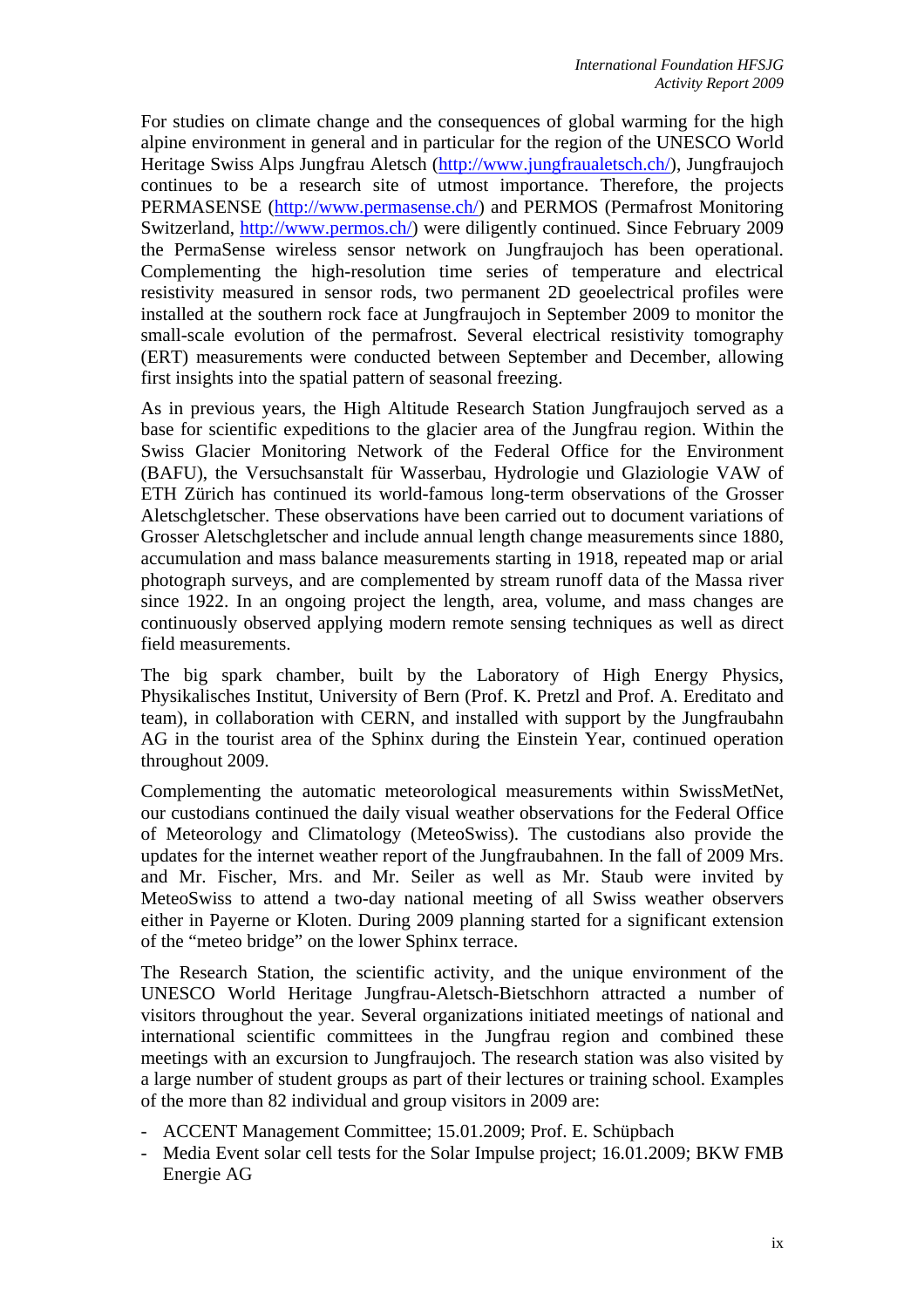- ETH Zürich, Glaciology students; 04.04.2009
- University Mainz; Fachbereich Physik, Mathematik und Informatik; student group; 16.04.2009
- ABC-Labor, Spiez; 04.05.2009
- University Bern, Klima-und Umweltphysik, Glaciology students; 06.05.2009
- Kantonsschule Büelrain, Winterthur; student group; 27.05.2009
- ETH Zürich; Aerosol II students; 03.06.2009
- Stiftung Science et Cité; participants BaseCamp 09; 26.06.2009
- Federal Department of Defence, Civil Protection and Sport; Military Delegation; 01.07.2009
- Mrs. Christine Häsler, Grossrätin Kanton Bern; 24.07.2009
- Federal Department of Foreign Affairs; Indian Press Delegation; 18.08.2009
- Max Planck Institut für extraterrestrische Physik, Garching; group of scientists; 09.09.2009
- Ambassadors of 27 EU countries in Switzerland; 21.09.2009
- Federal Department of Foreign Affairs; Indian TV-Team; 13.10.2009
- Prof. Shixiao YU, Associated Partner in ACCENT, Sun-Yat Sen University, Mr. Zhi WANG; 30.10.2009
- ISSI Workshop Group; 02.11.2009

The management HFSJG was particularly honoured to welcome the following official delegations:

- Paul Scherrer Intitut PSI, Directorate and Executive Staff; 21.03.2009
- University of Bern; Rector and Board of Directors; 14.08.2009
- Ambassadors of 27 EU countries in Switzerland; 21.09.2009
- Mme. Sabine Laruelle, Ministre des PME; Gouvernement féderal Belgique; 17.11.2009



*Figures 9-12: Distinguished guests visiting the High Altitude Research Station Jungfraujoch: The rector of the University of Bern with his staff and members of the HFSJG executive, the ambassadors of the European Union member countries, a group of enthusiastic students from UCLA, and Mme. Sabine Laruelle, Ministre des PME du Gouvernement féderal Belgique (from top left to bottom right).*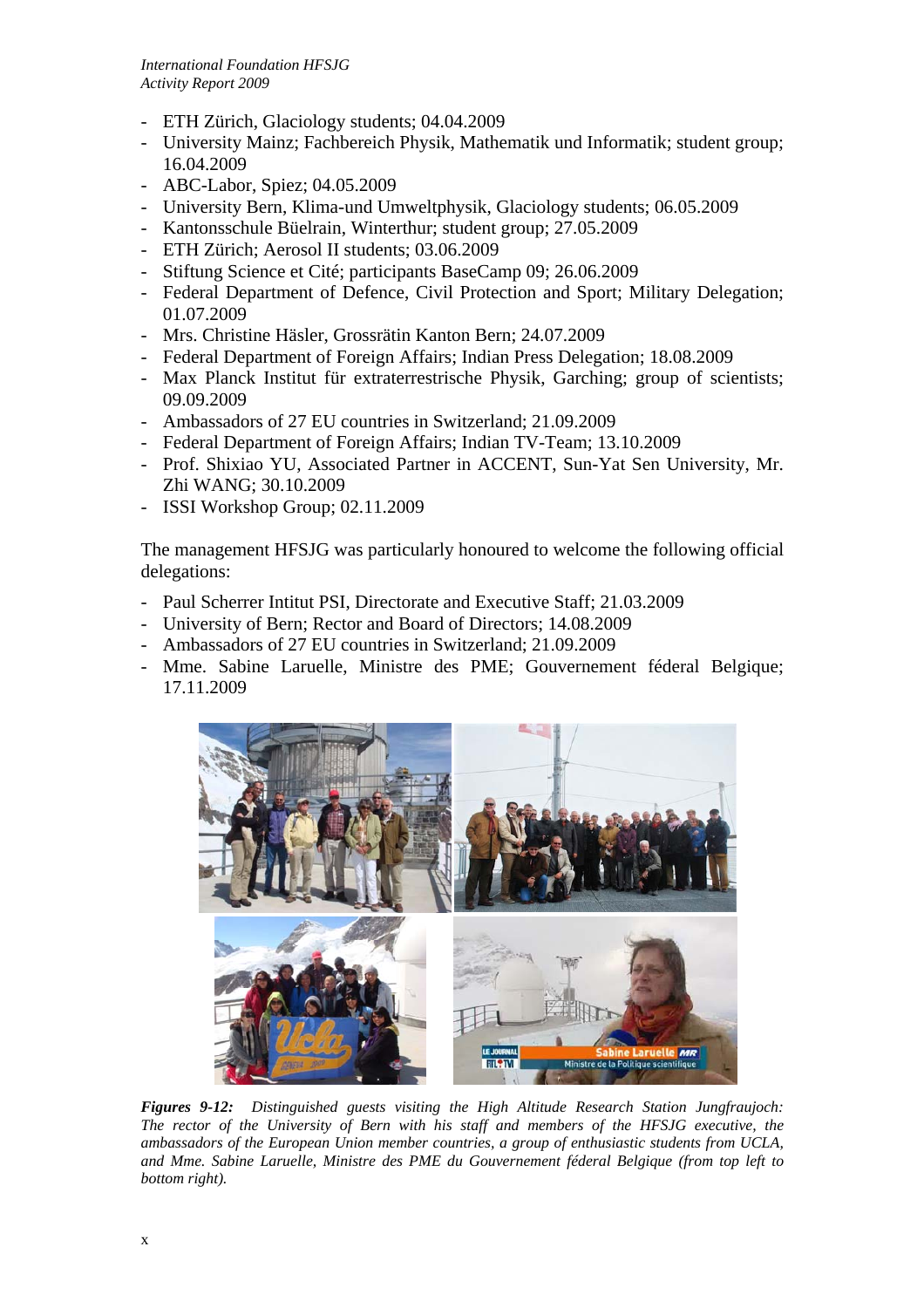In addition to the large number of requests for visits of the research station at Jungfraujoch, there was an unbroken intense interest by print media and TV, with more than forty contributions in 2009. A trip to Jungfraujoch with a visit of the research station was also offered to the winner of the Photo Award of the Paul Scherrer Institute.

In order to provide the researchers with optimal working conditions, continuous effort is made to adapt the infrastructure to the changing needs of the researchers and to adequate standards. Maintenance of the entire infrastructure is executed in accordance with the 10-year plan that was set up with our architect, Mr. Hans Boss, Zweilütschinen. Unfortunately, due to unfavorable weather conditions, the new coating of the flat roof of the Sphinx terrace could not be fully completed, and the realization of the protection against falling rocks above the research station has a delay of about one year. However, damage to the concrete of the Sphinx building that was a risk for tourists was repaired. In December 2009 a contract was signed with SWITCH, the networking organization of Swiss academia, for connecting the research station via a 1 Gbps link with SWITCHlan, the Swiss Education and Research Network. The new high-speed connection to the Jungfraujoch will be ready for use in spring 2010. The support in this matter by the Jungfrau Railway Holding AG and the University of Bern are gratefully acknowledged.

As in previous years, several coordination discussions took place with the management of the Jungfraubahnen. The annual coordination meeting at Jungfraujoch, a platform for the discussion of items of common concern, took place on December 8, 2009, and was attended by the director of the research stations and Mr. Felix Seiler. Prime topics from our point of view remain the continued efforts to avoid or minimize disturbances of the scientific measurements by emissions in connection with construction work or defect apparatus. In contrast to earlier findings, the measures taken to stabilize the temperature in the Sphinx laboratory turned out to be still unsatisfactory. A subject of common concern is the increasing risk of falling rocks.

On December 4, 2009, the annual meeting of the "Alpenfeuerwehr", the fire brigade responsible for the High Altitude Research Station Jungfraujoch, took place. Unfortunately, no one from the HFSJG directorate was able to attend.

### **The High Altitude Research Station Gornergrat**

Due to its unique location, its clean environment, and the good infrastructure, the High Altitude Research Station Gornergrat, which at present includes the astronomical observatory Gornergrat South and a container laboratory, continues to be an excellent basis for astrophysical research.

The Observatory Gornergrat South is subleased to the Universität zu Köln. Here, the I. Physikalisches Institut der Universität zu Köln has installed the 3m radio telescope KOSMA (Kölner Observatorium für Submillimeter und Millimeter Astronomie). The central topic of the research with KOSMA, conducted jointly with the Radioastronomisches Institut, Universität Bonn, is the spectrally resolved observation of the global distribution of interstellar matter in the Milky Way and nearby external galaxies, using the important mm-, submm-lines of CO, and atomic carbon. The most advanced technical equipment combined with the excellent observing conditions at Gornergrat allows astronomical observations up to the highest frequencies accessible to ground-based instruments.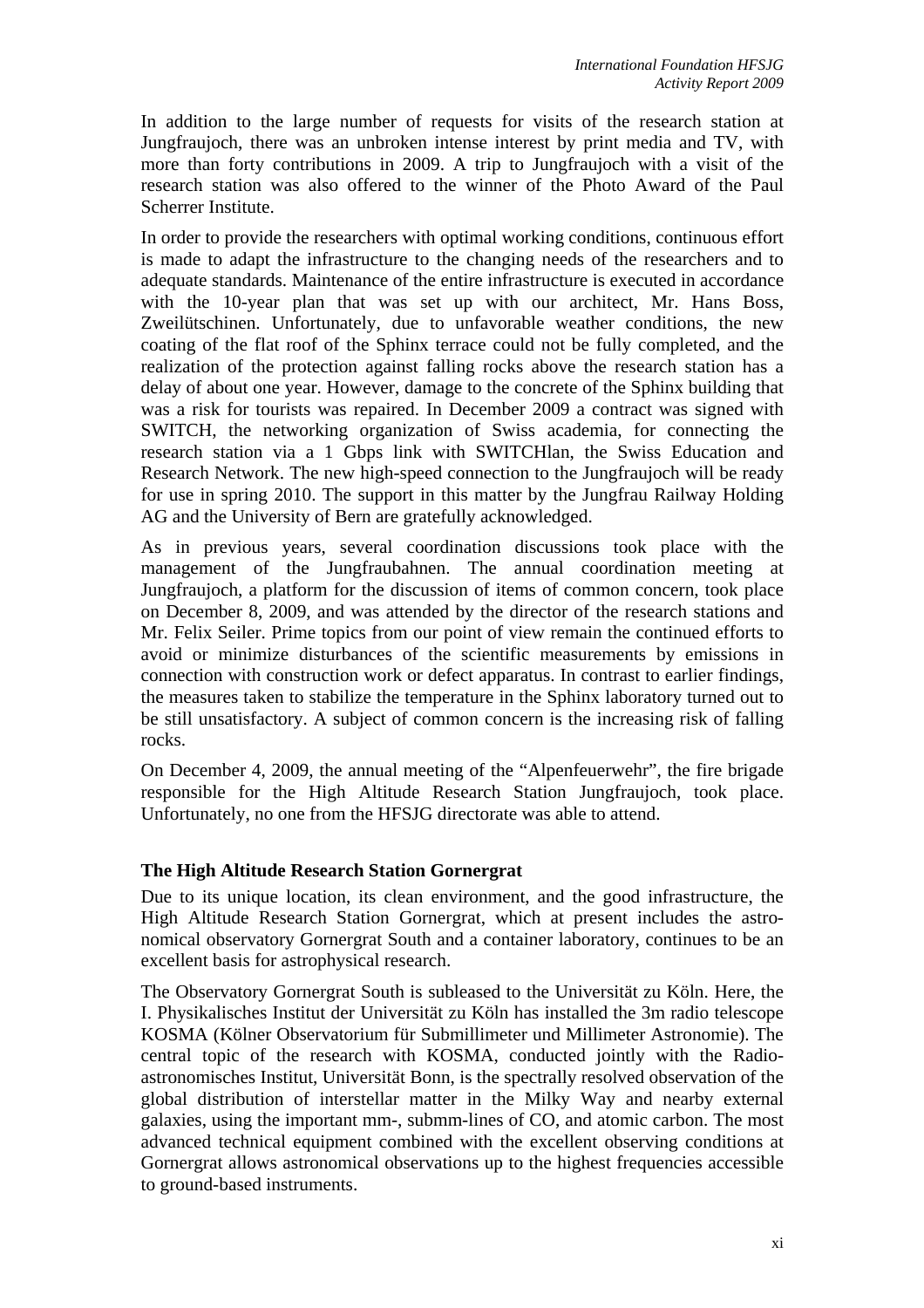Figure 13 shows the statistics for the use of the Gornergrat South Observatory during 2009. Compared to 2008, the number of 381 working days at Gornergrat was significantly larger in 2009. The Observatory was again used by a number of guest observers.



*Figure 13: Statistics of the person-working days at the Astronomical Observatory Gornergrat South.* 

Unfortunately, after almost 25 years of successful research work, the I. Physikalisches Institut der Universität zu Köln will stop KOSMA at Gornergrat in 2010. During the last couple of years, the colleagues from Germany increased their involvement in the NANTEN2 project with a 4m submm telescope in the Atacama desert in Chile at 4865 m altitude. Much to our regret they decided that this would be the prime site for their future activities. Within a collaboration with the National Astronomical Observatory of China (NAOC) the KOSMA telescope will be transferred to Tibet.

As already stated in previous reports, the termination of the TIRGO era in 2005 by the Italians left the future of Gornergrat North open. The Burgergemeinde Zermatt would like the Foundation HFSJG to use Gornergrat North to embed science in public outreach and tourism. Unfortunately, the project for a robotic telescope worked out by a team of astronomers under the lead of the president of the Schweizerische Astronomische Gesellschaft, Dr. Max Hubmann, made no progress. Alternatives are still under investigation. In the meantime the Observatory Gornergrat North continues to be used by an experienced amateur astronomer for astrophotography and astronomical lectures to the public (Figure 14).



#### **Starlight Dinner**

Your hosts at the 3100 Kulmhotel Gornergrat look forward to serving you an exquisite buffet dinner. In the course of the evening, you will also have a chance to visit one of the observatories which are housed under the domes of the Kulmhotel visible for miles around.  $\lambda$  continue

*Figure 14: Excerpt from the website of the Kulmhotel Gornergrat (http://www.matterhorngroup.ch/de/kulmhotel-gornergrat/) advertising the "Starlight Dinner" with the possibility to visit the astronomical observatory in the North tower.*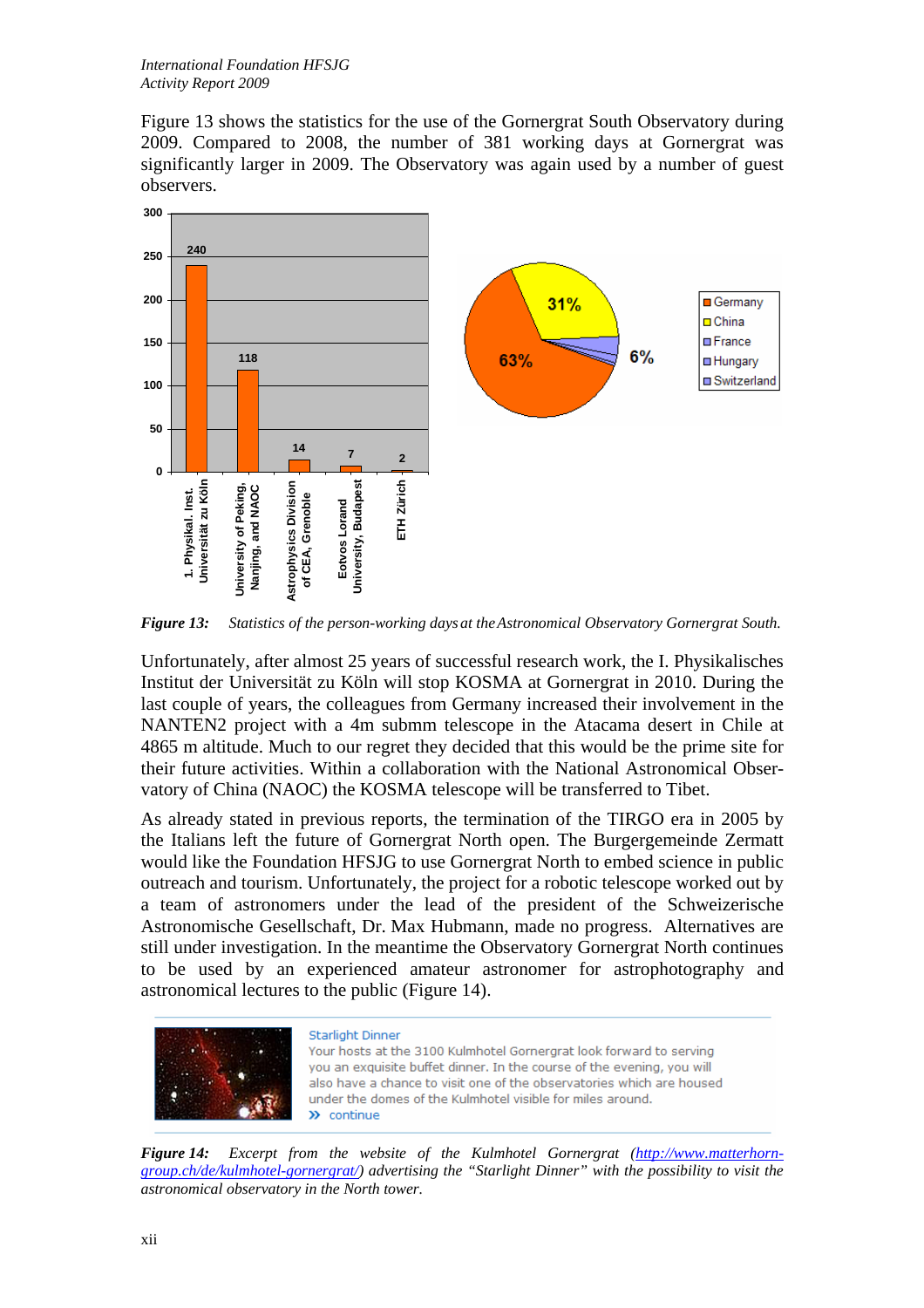Since 1998, the Space Research and Planetary Sciences Division of the University of Bern has been operating a solar neutron telescope (SONTEL) on the Belvedere plateau. This detector is the European cornerstone of a worldwide network initiated by the Solar-Terrestrial Environment Laboratory of the Nagoya University for the study of high-energy neutrons produced in energetic processes at the Sun. During 2009, continuous operation of SONTEL was ongoing.

During the last several years, the region of the Gorner glacier has become of increasing interest to the glaciologists of the Versuchsanstalt für Wasserbau, Hydrologie und Glaziologie (VAW) of the Swiss Federal Institute of Technology in Zurich (ETHZ). In 2009, the teams under the leadership of Prof. Martin Funk spent about 20 working days at the Gornersee in order to study the processes controlling the drainage of glacier-dammed lakes. Within the computer and geosciences project PermaSense (http://www.permasense.ch/), a wireless sensor network for measuring permafrost related parameters has been deployed in the Matterhorn area. The media gave special attention to the construction of the world's highest solar power plant at Klein Matterhorn (3883 asl) by the Zermatt Bergbahnen AG and the sol-E Suisse AG, as well as to the new Monte Rosa alpine hut due to its advanced energy concept developed under the assistance of ETH Zürich, Hochschule Luzern - Technik & Architektur, and EMPA.

In 2009, three (2008: 7) scientific papers and one conference poster were published based on work at Gornergrat. Details can be found in the individual reports. The Gornergrat site with its observatories was also again a demanded topic for media reports.

### **Summary and Acknowledgements**

As documented by the individual activity reports, the large number of publications, and the feedback from meetings, scientific work at the High Altitude Research Stations Jungfraujoch and Gornergrat during the report period 2009 continued to be extensive and of high international standard. Due to the unique observational and measuring conditions, the Jungfraujoch station has maintained its position as a key station in a number of European and global measuring networks for climate and environmental studies. For the same reasons, Gornergrat continued to be a prime site for astronomical and astrophysical research. However, due to the increasing competition with the world leading high altitude sites for astrophysical research in Chile and Tibet, the future of the astronomical observatories at Gornergrat is still open. Nevertheless, the Foundation HFSJG confirmed its role as a provider of excellent research infrastructure. The hard work and the efforts of all who contributed to this success are highly appreciated and gratefully acknowledged. We also thank all members of the Foundation and their representatives for their support. In particular, we thank the Swiss National Science Foundation for the most significant funding of the Swiss contribution, and in particular Prof. Christian Leumann and Dr. Hans-Ulrich Blaser (President Div. II), as well as Dr. Paul Burkhard (Head Division II), for the excellent and benevolent collaboration.

Operation of the High Altitude Research Stations Jungfraujoch and Gornergrat would not be possible without the help and support of many individuals and organizations.

For the Research Station Jungfraujoch, our thanks go to our custodians, Mr. and Mrs. Fischer, Mr. and Mrs. Seiler, as well as to Mr. and Mrs. Staub who again served HFSJG on a temporary basis. With their devotion to duty, their competence, and their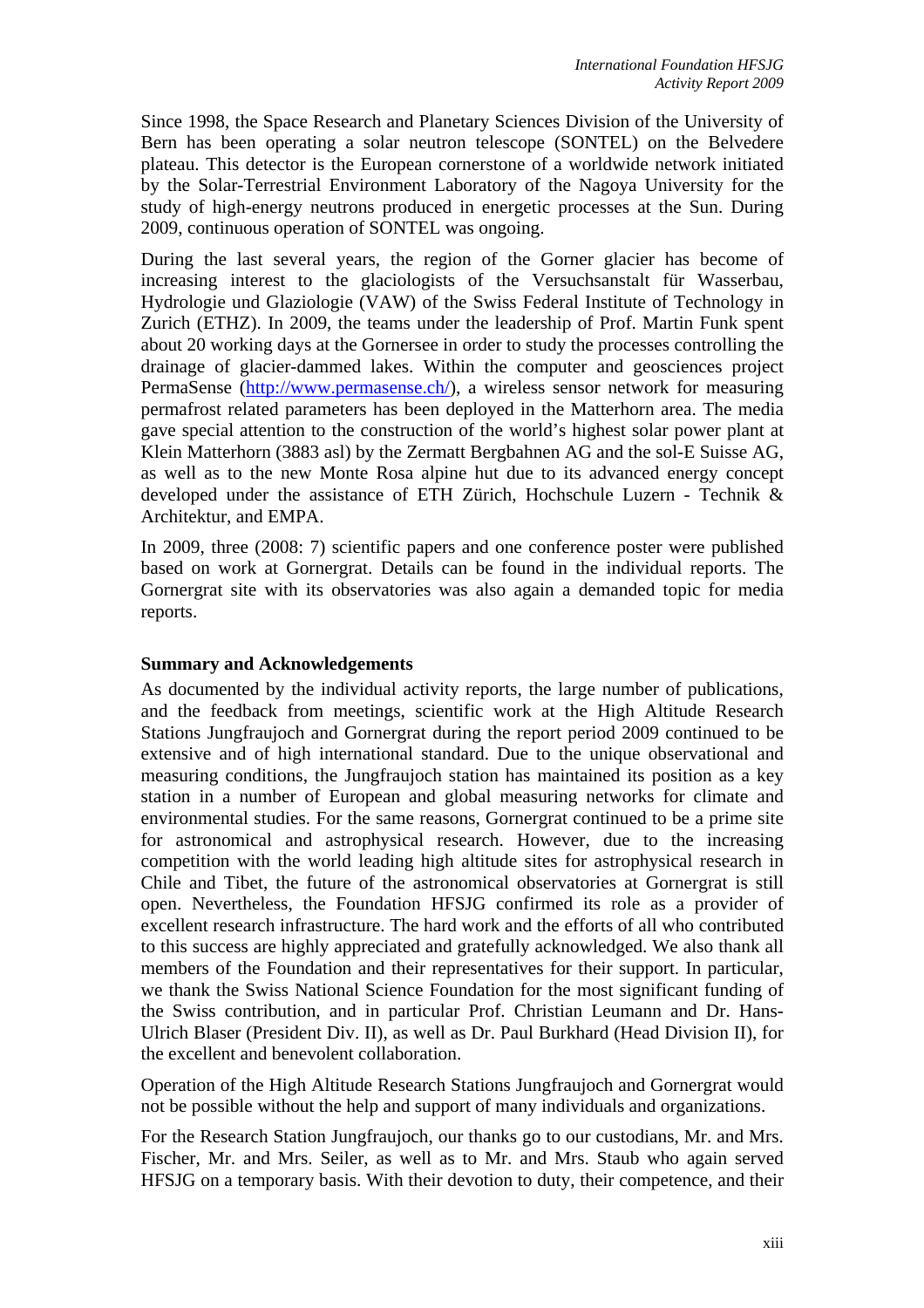ability to create a comfortable atmosphere in the station, they are providing the basis for all scientists to do good research work. Special thanks go to the Jungfrau Railway Holding AG and to the Jungfrau Railways. Without their goodwill and their substantial support the Research Station at Jungfraujoch could hardly be operated. The Board of the Jungfrau Railway Holding AG under its president Prof. Thomas Bieger, the management and personnel of the Jungfraubahnen under Chief Executive Officer Urs Kessler, as well as the Board of the Sphinx AG under its chairman Jürg Lauper are always open and positive toward our needs, which quite often conflict with touristic objectives. We gratefully acknowledge the generous direct and indirect support and appreciate the continued interest in the research activity and the scientific output. At Jungfraujoch we are particularly grateful to Mr. Jürg Lauper, head of infrastructure, and his deputy, Mr. Heinz Schindler, to Mr. Gabriel Roth, head of Zugförderung und Werkstätte (ZfW/JB), to Mr. Andreas Wyss, chief of technical services and maintenance division, and his team, and to Mr. Fritz Jost, ZfW. Our thanks also include Mr. and Mrs. Urs and Elsbeth Zumbrunn, their successors Mr. and Mrs. Martin and Brigitte Soche, and the personnel of the Restaurant Top of Europe.

For Gornergrat our thanks go first to the Brig-Visp-Zermatt Bahn (BVZ Holding AG) and, in particular, its representative in the board HFSJG, Mr. René Bayard. The substantial continuous support provided by the Gornergrat Bahn, by its Chief Executive Officer Hans-Rudolf Mooser as well as the entire crew, has been essential for the success of the scientific work. Finally, we are extremely grateful to the Burgergemeinde Zermatt under the presidency of Mr. Andreas Biner, the members of the Burgerrat, to Mrs. Fabienne Clemenz and Mr. Fernando Clemenz as the directors of the Kulm Hotel, and their crew. Without their goodwill and support it would not be possible to operate a world-famous astrophysical observatory at Gornergrat.

The great efforts of all these individuals and institutions would, however, be worthless if the research facilities would not be used adequately. We therefore would like to express our sincere gratitude to all scientists for their dedicated work and good collaboration, demonstrating through the excellence of their research that the High Altitude Research Station Jungfraujoch continues to fulfill an undisputed need of the scientific community, especially in environmental research. For Gornergrat we thank in particular the I. Physikalisches Institut der Universität zu Köln (Prof. Jürgen Stutzki, Dr. Martin Miller) and the Max-Planck-Institute for Radio Astronomy in Bonn, the University of Bern, and all collaborating institutions. We are also grateful to the Versuchsanstalt für Wasserbau, Hydrologie und Glaziologie (VAW) of the Swiss Federal Institute of Technology in Zurich (ETHZ).

At the administrative office in Bern I would like to thank Dr. Rolf Bütikofer, the IT assistant HFSJG for his proficient work. Continued assistance by the Informatikdienste of the University of Bern in networking and data transfer, in particular by Mr. Christian Heim and Mr. Fritz Bütikofer, is also gratefully acknowledged. We have greatly appreciated the competent services of our treasurer, Mr. Karl Martin Wyss, the knowledgeable support and bookkeeping by Mr. Christian Gasser, and the professional auditing by Treuhand Cotting AG, Bern (Mr. Harro Lüdi). I am especially grateful to the University of Bern, its Rector Prof. Urs Würgler and the Administrative Director, Dr. Daniel Odermatt, and in particular the Director of its Physikalisches Institut, Prof. Willy Benz, for the hospitality and support of our administration.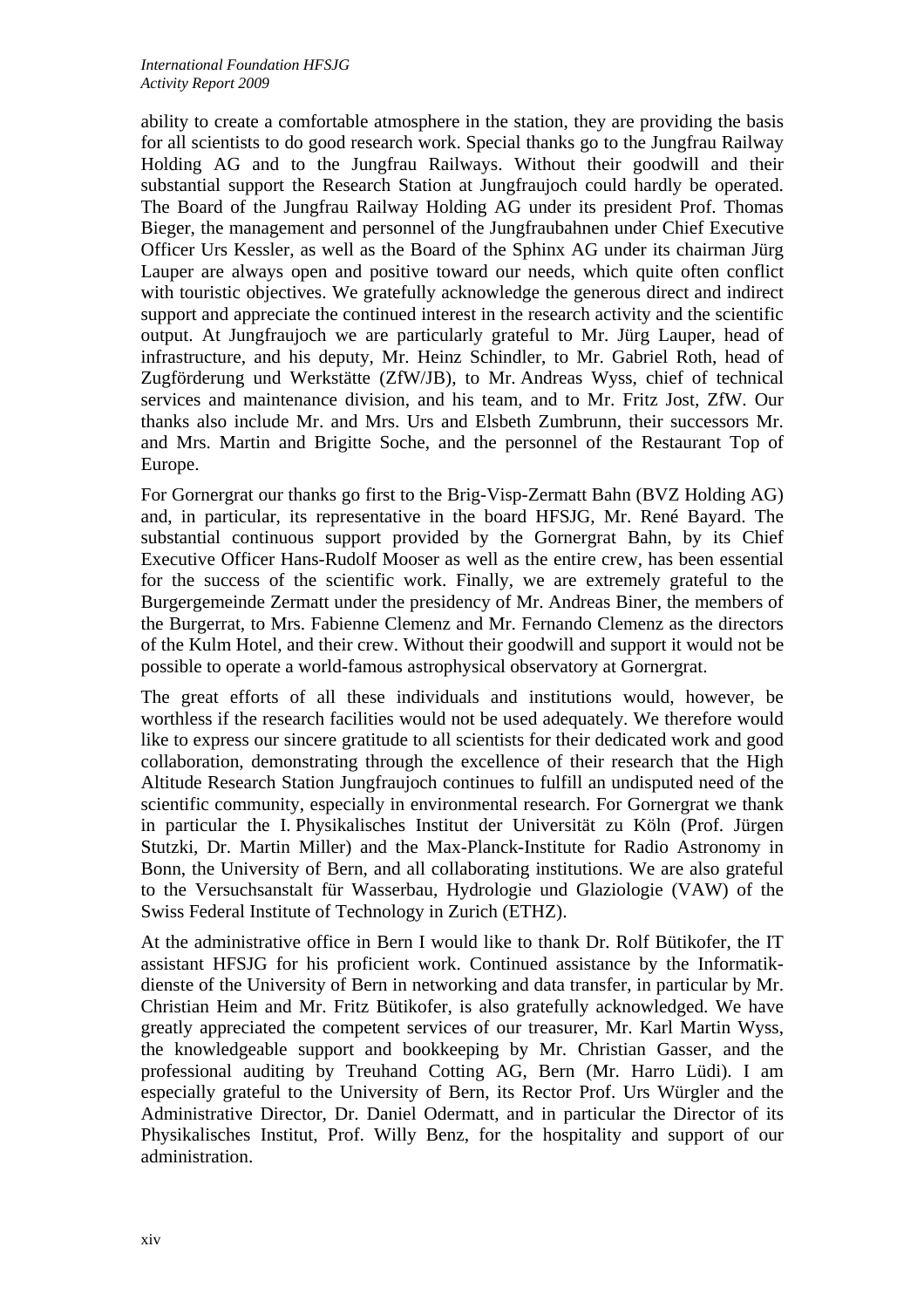This report is the  $10<sup>th</sup>$  in the series initiated in the year 2000, and it is the last one under my directorship. I therefore take the liberty to add in the following a few personal thoughts in retrospect.

Since 2000 I have been serving the International Foundation High Altitude Research Stations Jungfraujoch and Gornergrat HFSJG as Director. At the end of 2009 I stepped down, a natural follow-up after my retirement at the University of Bern last February, and handed the office over to Markus Leuenberger from the Physikalisches Institut of the University of Bern. I gratefully acknowledge the nice words and thoughtful gifts that were presented to me during the small farewell party at Jungfraujoch on December 29, 2009.



*Figures 15&16: Erwin Flückiger, Director of the research stations HFSJG from 2000-2009, symbolically hands over the keys to the High Altitude Research Station Jungfraujoch to his successor, Markus Leuenberger, on occasion of a small ceremony amidst distinguished guests and friends at the library of the scientific station on December 29, 2009 (left). The "old" and new directors' couples (right).* 

On April 1st, 1968, I made my first trip to Jungfraujoch, just after having started my physics diploma work that included the operation of the cosmic ray detectors at this high altitude research site. I do not know how many times I have been at Jungfraujoch since, but every time it was a unique, enjoyable event, an experience that made my life richer and very special. The same feelings are true for Gornergrat, where my first visit took place in the 1970s. In the following years, as a scientist and close collaborator of Hermann Debrunner, the former Director of the research stations and President HFSJG, I had the opportunity to intensify the contacts with both sites and with the people behind them. During the last ten years as the Director of the research stations HFSJG, I fully enjoyed the privilege of meeting scientists, visitors, and local people at the two really unique locations, and having the opportunity to serve the scientific community on an international scale. In retrospect, all these years have been hard work, but at the same time they have been extremely enjoyable and hopefully even successful. The success is due to the scientists working with enthusiasm and taking full advantage of the two sites, Jungfraujoch and Gornergrat. But it is also thanks to all the people who work at the infrastructures on site or remotely in the administration, doing an outstanding job in offering the researchers the best possible working conditions, and all that in a spirit of mutual respect and friendship.

It was a privilege and great pleasure to work together with three Presidents of the Board HFSJG, Prof. Hermann Debrunner, Prof. Gustav Andreas Tammann, and Prof. Hans Balsiger. While the collaboration with all of them was extremely enjoyable and